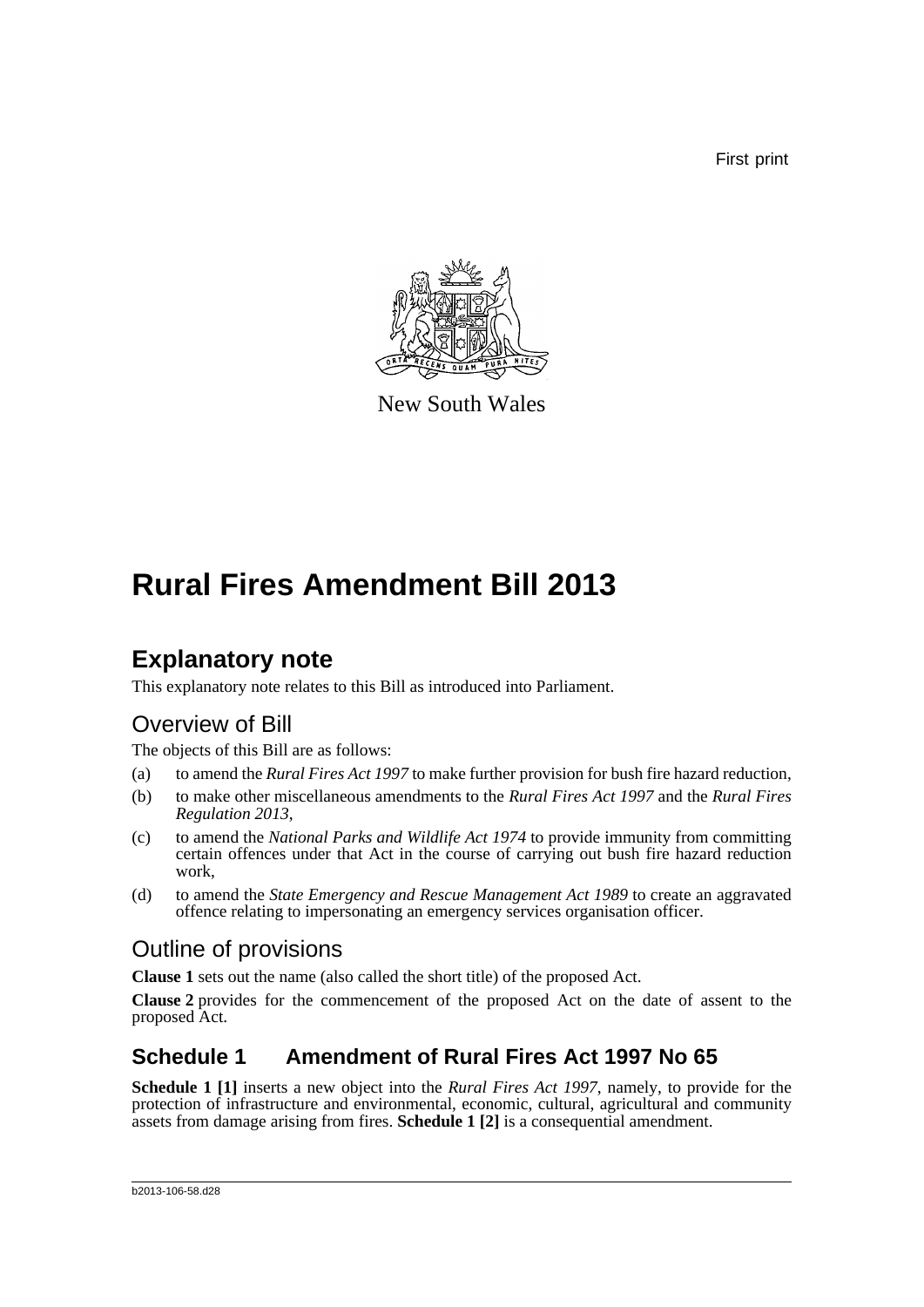**Schedule 1 [3]** expands the functions of the NSW Rural Fire Service to include the protection of infrastructure and environmental, economic, cultural, agricultural and community assets from destruction or damage arising from fires in rural fire districts. **Schedule 1 [4]** is a consequential amendment.

**Schedule 1 [5]** expands the things a rural fire brigade officer may do if a person or property is, or is likely to be, endangered by a fire or other emergency to include shoring up buildings or structures and destroying, pulling down, shoring up or removing parts of buildings or structures on any land.

**Schedule 1 [6]** provides that the cost incurred by a rural fire brigade in destroying, pulling down, shoring up or removing any buildings or structures or parts of buildings or structures in order to make premises safe is to be borne by the owner of the building or structure and paid to the Commissioner of the NSW Rural Fire Service (the *Commissioner*). However, the Commissioner has a discretion to waive part or the whole of the payment of these costs.

**Schedule 1 [7]** enables the Commissioner to take and use, free of charge, water from a water source on any land (by arrangement with the owner, occupier or person having control or management of that land) for the purpose of training or demonstration by a rural fire brigade.

**Schedule 1 [8]** clarifies that a person who obstructs or hinders, or incites or encourages any person to obstruct or hinder, a volunteer rural fire fighter acting under the direction of the Commissioner, a fire control officer or an officer of a rural fire brigade or group of rural fire brigades commits an offence.

**Schedule 1 [9]** updates references to the membership of the Bush Fire Co-ordinating Committee.

**Schedule 1 [10]** enables the Commissioner to direct a Bush Fire Management Committee to amend a draft bush fire risk management plan prepared and submitted by it.

**Schedule 1** [11] provides that a hazard management officer is not required to issue a bush fire hazard reduction certificate in respect of bush fire hazard reduction work required by a notice issued under section 66 (2) if the work is otherwise authorised, or not required to be authorised, to be carried out.

**Schedule 1 [12]** provides that a bush fire hazard reduction notice is not required in the case of the establishment or maintenance of a fire trail or bush fire hazard reduction work carried out by the Commissioner when the identity and location of the owner or occupier of land cannot be ascertained.

**Schedule 1 [13]** provides that the Commissioner can carry out bush fire hazard reduction work on land if the Commissioner cannot ascertain the identity and location of the owner or occupier of that land after reasonable inquiry conducted over a period of not less than 7 days. **Schedule 1 [14]** is a consequential amendment.

**Schedule 1 [15]** provides that a public authority must report to the Commissioner on bush fire hazard reduction carried out in the preceding financial year on any land it manages within 1 month after the end of the financial year (rather than within 3 months as is the present case).

**Schedule 1 [16]** provides that, in addition to an annual report, a public authority must submit a monthly report on bush fire hazard reduction activities carried out in the preceding month on any land it manages and, if any activities planned for that month were not carried out, the reasons for that omission. **Schedule 1 [17] and [18]** are consequential amendments.

**Schedule 1 [20]** inserts an offence of discarding a lighted tobacco product or match or any incandescent material on land, which is currently an offence under clause 28 (2) of the *Rural Fires Regulation 2013*. The proposed amendment provides for a higher penalty when the offence is committed during a total fire ban in the relevant part of the State. **Schedule 1 [19]** is a consequential amendment.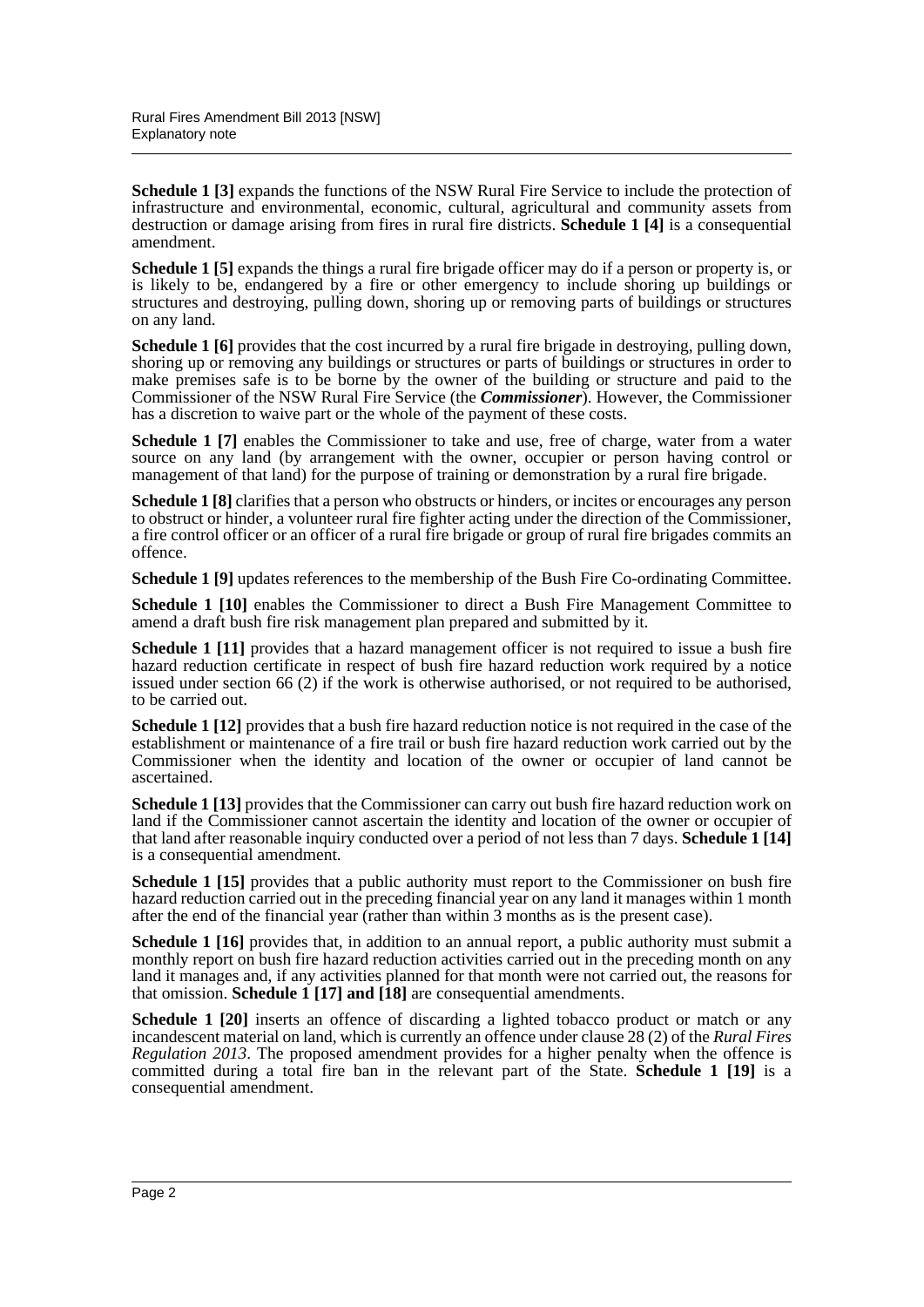**Schedule 1 [21]** provides that where bush fire hazard reduction work is to be carried out on several parcels of adjoining land, a single bush fire hazard reduction certificate may be issued by the relevant issuing or certifying authorities. **Schedule 1 [22]** is a consequential amendment.

**Schedule 1 [23]** allows a bush fire hazard reduction certificate that applies only to carrying out bush fire hazard reduction work of a kind that is carried out regularly and has a low impact on the environment and biodiversity to operate for 3 years.

**Schedule 1 [24]** updates references to agencies and other bodies with whom the Commissioner must consult and whose recommendations, if any, the Commissioner must take into account in preparing a draft bush fire environmental assessment code.

**Schedule 1 [25]** clarifies that proceedings for offences under section 100 (1) of the Act (setting fires without lawful authority or allowing fire to escape) are indictable offences.

**Schedule 1 [26]** amends the definition of *bush fire hazard reduction work* to include the establishment or maintenance of fire trails. **Schedule 1 [27]** is a consequential amendment.

**Schedule 1 [28]** inserts a definition of *volunteer rural fire fighters* into the Dictionary.

#### **Schedule 2 Amendment of other legislation**

**Schedule 2.1 [1] and [2]** exempt anything done in the course of carrying out bush fire hazard reduction work to which section 100C (4) of the *Rural Fires Act 1997* applies (namely, work carried out without certain approval, consent or authorisation but in accordance with a bush fire risk management plan and bush fire code) from the offences of harming or picking threatened species, endangered populations or endangered ecological communities and damaging the habitat of threatened species, endangered populations or endangered ecological communities, respectively.

**Schedule 2.2** removes the offence of leaving or depositing a lighted tobacco product, match or any incandescent material on land or certain structures from clause 28 (2) of the *Rural Fires Regulation 2013*. That offence is now in proposed section 99A of the Act (see Schedule 1 [20]).

**Schedule 2.3** inserts aggravated offences relating to impersonating an emergency services organisation officer.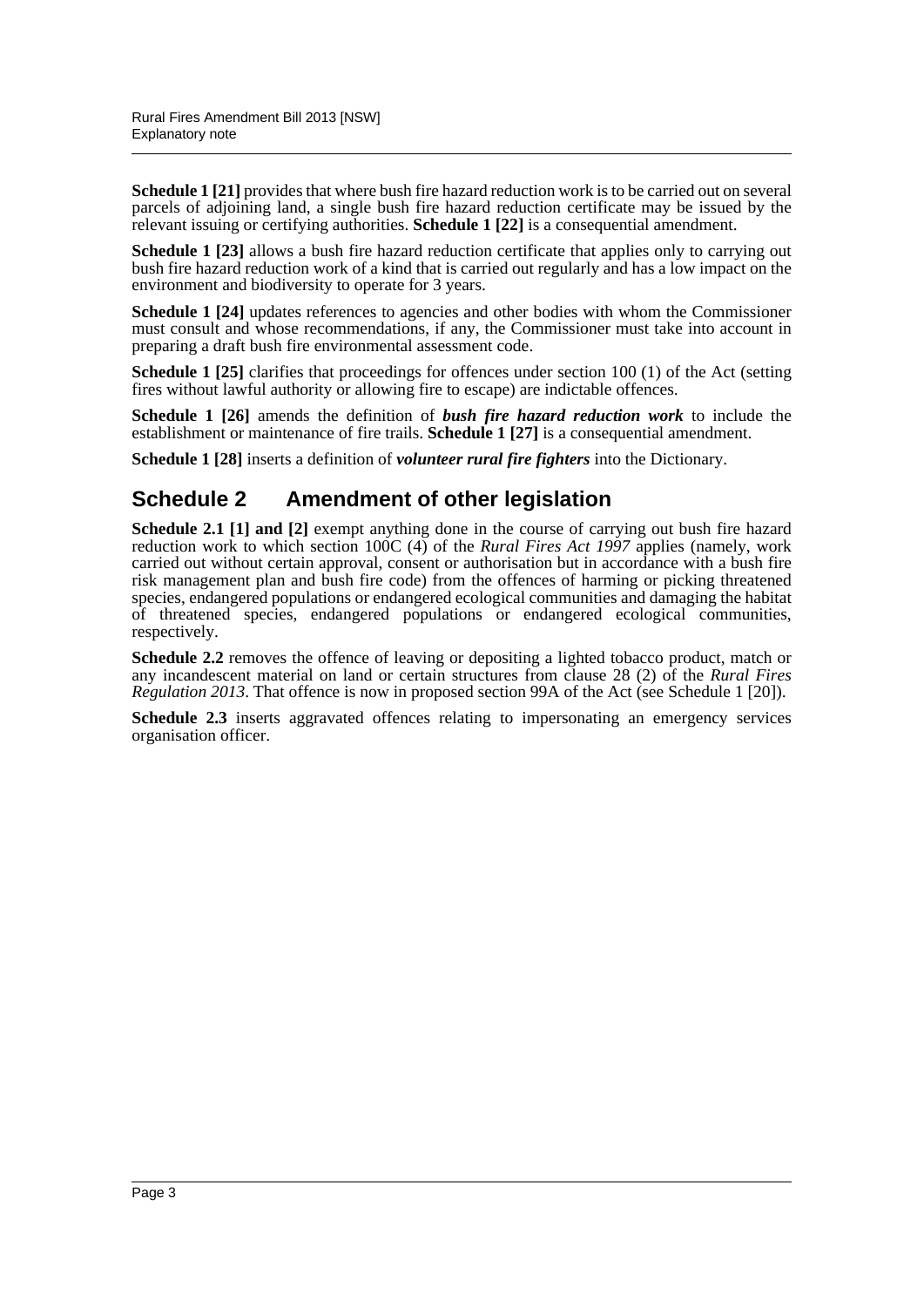First print



New South Wales

# **Rural Fires Amendment Bill 2013**

### **Contents**

|            |                                           | Page |
|------------|-------------------------------------------|------|
|            |                                           |      |
|            | Name of Act                               | 2    |
| 2.         | Commencement                              | 2    |
| Schedule 1 | Amendment of Rural Fires Act 1997 No 65   | 3    |
|            | Schedule 2 Amendment of other legislation | 8    |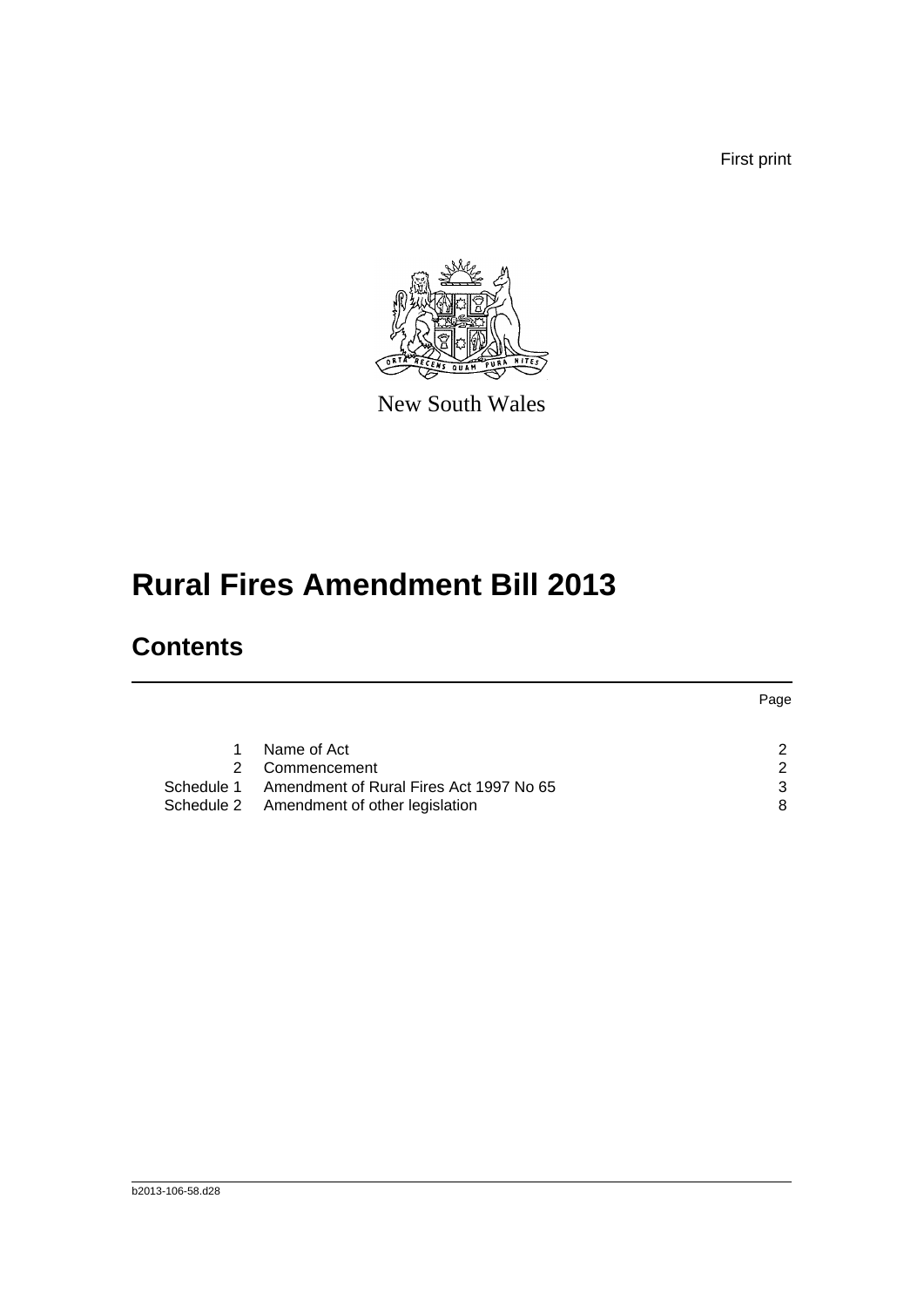

New South Wales

## **Rural Fires Amendment Bill 2013**

No , 2013

#### **A Bill for**

An Act to amend the *Rural Fires Act 1997* to make further provision for bush fire hazard reduction; and for other purposes.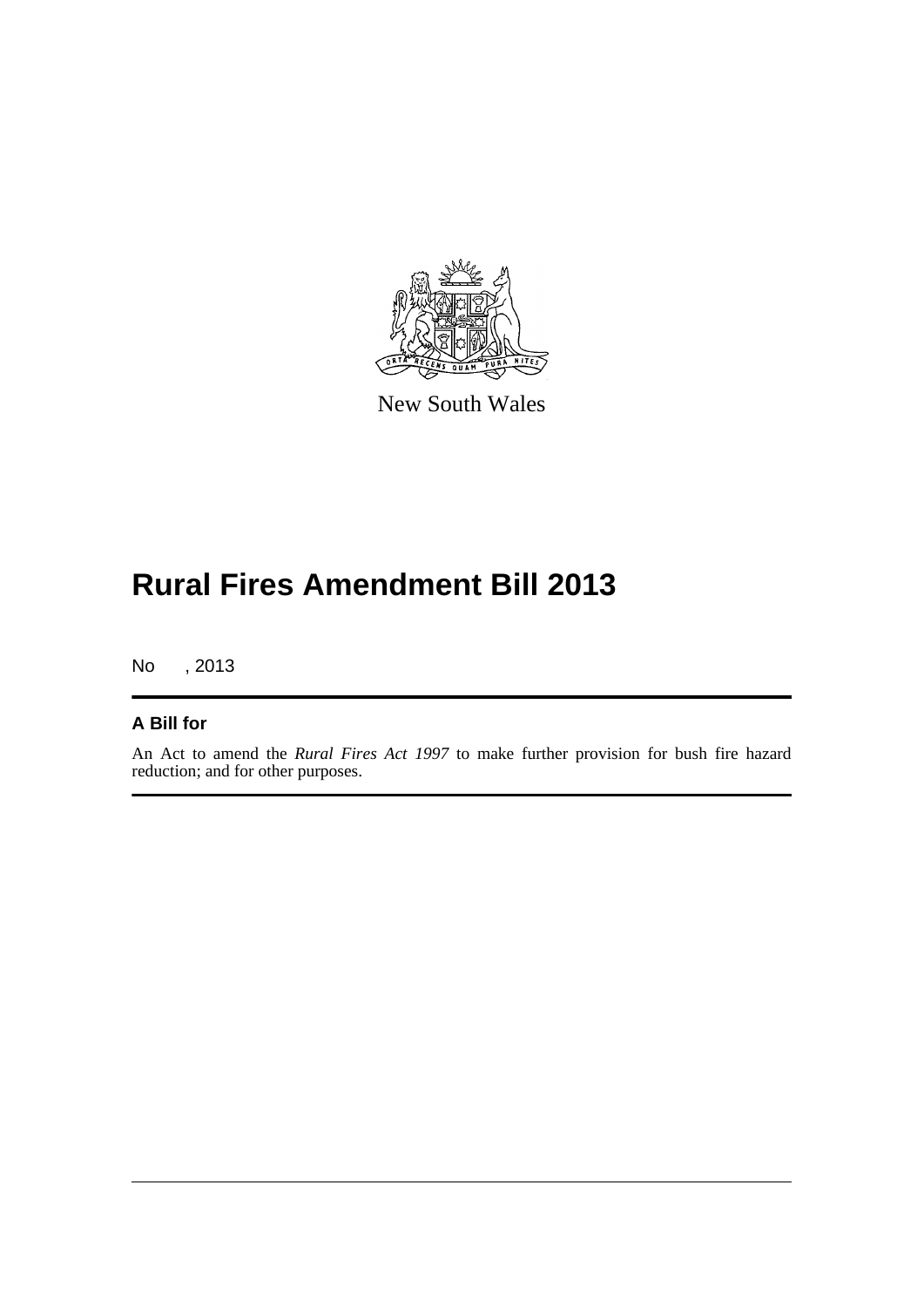<span id="page-5-1"></span><span id="page-5-0"></span>

| The Legislature of New South Wales enacts: |                                                         |   |
|--------------------------------------------|---------------------------------------------------------|---|
| 1                                          | Name of Act                                             | 2 |
|                                            | This Act is the <i>Rural Fires Amendment Act 2013</i> . |   |
|                                            | <b>Commencement</b>                                     | 4 |
|                                            | This Act commences on the date of assent to this Act.   | 5 |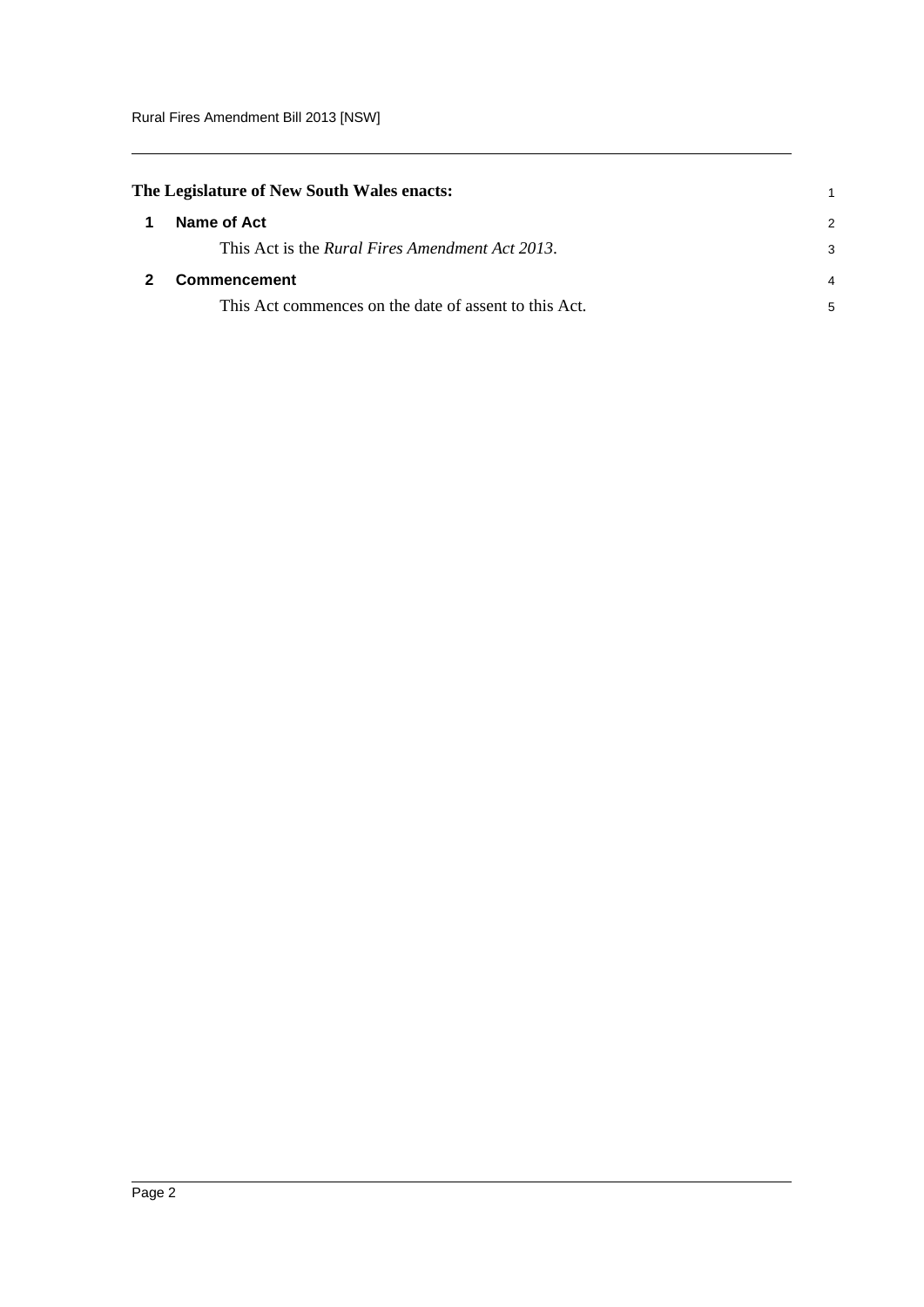<span id="page-6-0"></span>

|       | <b>Schedule 1</b>               |                                                                   | <b>Amendment of Rural Fires Act 1997 No 65</b>                                                                                                                                                                                                                                  | 1                     |  |  |  |
|-------|---------------------------------|-------------------------------------------------------------------|---------------------------------------------------------------------------------------------------------------------------------------------------------------------------------------------------------------------------------------------------------------------------------|-----------------------|--|--|--|
| [1]   | <b>Section 3 Objects of Act</b> |                                                                   |                                                                                                                                                                                                                                                                                 |                       |  |  |  |
|       | Insert after section $3$ (c):   |                                                                   |                                                                                                                                                                                                                                                                                 |                       |  |  |  |
|       |                                 | (c1)                                                              | for the protection of infrastructure and environmental, economic,<br>cultural, agricultural and community assets from damage arising from<br>fires, and                                                                                                                         | 4<br>$\mathbf 5$<br>6 |  |  |  |
| [2]   | Section 3 (d)                   |                                                                   |                                                                                                                                                                                                                                                                                 | 7                     |  |  |  |
|       |                                 |                                                                   | Omit "(a)–(c)". Insert instead "(a)–(c1)".                                                                                                                                                                                                                                      | 8                     |  |  |  |
| $[3]$ |                                 |                                                                   | <b>Section 9 Functions of Service</b>                                                                                                                                                                                                                                           | 9                     |  |  |  |
|       |                                 |                                                                   | Insert after paragraph (b) of the definition of <i>rural fire services</i> in section $9(4)$ :                                                                                                                                                                                  | 10                    |  |  |  |
|       |                                 | (b1)                                                              | the protection of infrastructure and environmental, economic, cultural,<br>agricultural and community assets from destruction or damage arising<br>from fires in rural fire districts,                                                                                          | 11<br>12<br>13        |  |  |  |
| [4]   |                                 |                                                                   | Section 9 (4), definition of "rural fire services"                                                                                                                                                                                                                              | 14                    |  |  |  |
|       |                                 | Omit "(a) and (b)" from paragraph (c). Insert instead "(a)-(b1)". |                                                                                                                                                                                                                                                                                 |                       |  |  |  |
| [5]   |                                 |                                                                   | <b>Section 25 Making premises safe</b>                                                                                                                                                                                                                                          | 16                    |  |  |  |
|       |                                 | Omit section 25 (b). Insert instead:                              |                                                                                                                                                                                                                                                                                 |                       |  |  |  |
|       |                                 | (b)                                                               | destroy, pull down, shore up or remove, or cause to be destroyed, pulled<br>down, shored up or removed, any buildings or structures or parts of<br>buildings or structures on any land,                                                                                         | 18<br>19<br>20        |  |  |  |
| [6]   | Section 25 (2) and (3)          |                                                                   |                                                                                                                                                                                                                                                                                 | 21                    |  |  |  |
|       |                                 |                                                                   | Insert at the end of section 25:                                                                                                                                                                                                                                                | 22                    |  |  |  |
|       | (2)                             |                                                                   | The cost of doing something pursuant to subsection $(1)$ (b) is to be borne by<br>the owner of the building or structure and is to be paid to the Commissioner.                                                                                                                 | 23<br>24              |  |  |  |
|       | (3)                             |                                                                   | The Commissioner may waive payment of the whole or any part of an amount<br>payable under subsection (2) in such circumstances as the Commissioner<br>thinks appropriate.                                                                                                       | 25<br>26<br>27        |  |  |  |
| $[7]$ |                                 |                                                                   | Section 26 Use of water and works                                                                                                                                                                                                                                               | 28                    |  |  |  |
|       |                                 |                                                                   | Insert at the end of the section:                                                                                                                                                                                                                                               | 29                    |  |  |  |
|       | (2)                             |                                                                   | The Commissioner may, by arrangement with the owner or occupier or person<br>having control or management of land containing a water source, take and use,<br>free of charge, water from that source for the purpose of training or<br>demonstration by any rural fire brigade. | 30<br>31<br>32<br>33  |  |  |  |
| [8]   |                                 |                                                                   | Section 42 Obstruction etc of Commissioner and other members of Service                                                                                                                                                                                                         | 34                    |  |  |  |
|       |                                 |                                                                   | Insert "volunteer rural fire fighter or other" after ", or any".                                                                                                                                                                                                                | 35                    |  |  |  |
| [9]   |                                 |                                                                   | Section 47 Membership and procedure of Bush Fire Co-ordinating Committee                                                                                                                                                                                                        | 36                    |  |  |  |
|       |                                 |                                                                   | Omit section 47 (1). Insert instead:                                                                                                                                                                                                                                            | 37                    |  |  |  |
|       | (1)                             | follows:                                                          | The Bush Fire Co-ordinating Committee is to consist of 14 members as                                                                                                                                                                                                            | 38<br>39              |  |  |  |
|       |                                 | (a)                                                               | the Commissioner, who is to be the Chairperson of the Committee,                                                                                                                                                                                                                | 40                    |  |  |  |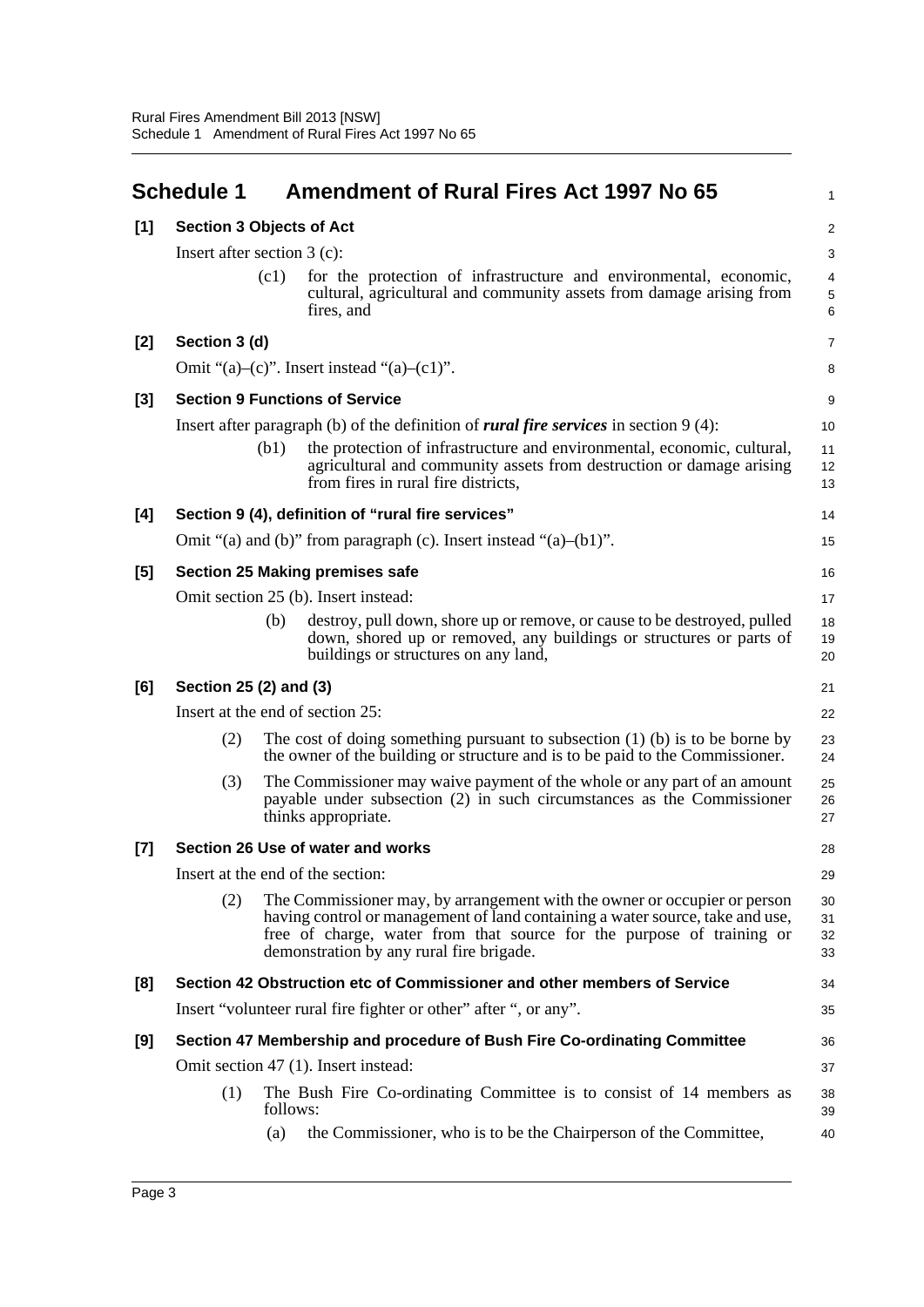|        |                                                        | (b) | a member of staff of Fire and Rescue NSW nominated by the<br>Commissioner of Fire and Rescue NSW,                                                                                                                                                                                                                                                                                                                      | 1<br>$\overline{c}$                                       |  |
|--------|--------------------------------------------------------|-----|------------------------------------------------------------------------------------------------------------------------------------------------------------------------------------------------------------------------------------------------------------------------------------------------------------------------------------------------------------------------------------------------------------------------|-----------------------------------------------------------|--|
|        |                                                        | (c) | 2 members of staff of the Department of Trade and Investment,<br>Infrastructure<br>and<br>Services<br>nominated<br>Regional<br>by<br>the<br>Director-General of that Department, one of whom is a member of staff<br>of the Resources and Energy Division—Energy Business Unit of that<br>Department, and one of whom is a member of staff of the Catchments<br>and Lands—NSW Crown Lands Division of that Department, | 3<br>4<br>$\mathbf 5$<br>$\,6\,$<br>$\boldsymbol{7}$<br>8 |  |
|        |                                                        | (d) | a member of staff of the Office of Environment and Heritage nominated<br>by the Chief Executive of that Office,                                                                                                                                                                                                                                                                                                        | 9<br>10                                                   |  |
|        |                                                        | (e) | 2 persons appointed by the Minister on the recommendation of the<br>Local Government and Shires Association of New South Wales,                                                                                                                                                                                                                                                                                        | 11<br>12                                                  |  |
|        |                                                        | (f) | a fire control officer appointed by the Minister on the recommendation<br>of the NSW Rural Fire Service Association Inc,                                                                                                                                                                                                                                                                                               | 13<br>14                                                  |  |
|        |                                                        | (g) | a person appointed by the Minister on the recommendation of the<br>Commissioner of Police,                                                                                                                                                                                                                                                                                                                             | 15<br>16                                                  |  |
|        |                                                        | (h) | a person appointed by the Minister on the recommendation of the<br>Minister for the Environment,                                                                                                                                                                                                                                                                                                                       | 17<br>18                                                  |  |
|        |                                                        | (i) | a person nominated by the Nature Conservation Council of New South<br>Wales,                                                                                                                                                                                                                                                                                                                                           | 19<br>20                                                  |  |
|        |                                                        | (j) | a person appointed by the Minister on the recommendation of the NSW<br>Farmers' Association,                                                                                                                                                                                                                                                                                                                           | 21<br>22                                                  |  |
|        |                                                        | (k) | a member of staff of the Department of Family and Community<br>Services nominated by the Minister for Family and Community<br>Services,                                                                                                                                                                                                                                                                                | 23<br>24<br>25                                            |  |
|        |                                                        | (1) | a member of staff of the Forestry Corporation of New South Wales<br>nominated by the chief executive officer of that Corporation.                                                                                                                                                                                                                                                                                      | 26<br>27                                                  |  |
| $[10]$ |                                                        |     | Section 54 Content of draft bush fire risk management plan                                                                                                                                                                                                                                                                                                                                                             | 28                                                        |  |
|        | Insert after section $54$ (3):                         |     |                                                                                                                                                                                                                                                                                                                                                                                                                        | 29                                                        |  |
|        | (4)                                                    |     | The Commissioner may direct a Bush Fire Management Committee to amend<br>a draft bush fire risk management plan prepared and submitted by it.                                                                                                                                                                                                                                                                          | 30<br>31                                                  |  |
| $[11]$ |                                                        |     | Section 66 Bush fire hazard reduction notices                                                                                                                                                                                                                                                                                                                                                                          | 32                                                        |  |
|        | Insert after "subsection $(2)$ " in section 66 $(3)$ : |     |                                                                                                                                                                                                                                                                                                                                                                                                                        |                                                           |  |
|        |                                                        |     | unless the work required by the notice:                                                                                                                                                                                                                                                                                                                                                                                | 34                                                        |  |
|        |                                                        | (a) | is otherwise authorised to be carried out, or                                                                                                                                                                                                                                                                                                                                                                          | 35                                                        |  |
|        |                                                        | (b) | is not required to be authorised to be carried out under this or any other<br>Act.                                                                                                                                                                                                                                                                                                                                     | 36<br>37                                                  |  |
| $[12]$ | <b>Section 66 (10)</b>                                 |     |                                                                                                                                                                                                                                                                                                                                                                                                                        |                                                           |  |
|        | Insert after section 66 (9):                           |     |                                                                                                                                                                                                                                                                                                                                                                                                                        | 39                                                        |  |
|        | (10)                                                   |     | This section does not apply in relation to bush fire hazard reduction work that:                                                                                                                                                                                                                                                                                                                                       | 40                                                        |  |
|        |                                                        | (a) | the Commissioner has determined is to be carried out in accordance<br>with section 73 $(1)$ (d), or                                                                                                                                                                                                                                                                                                                    | 41<br>42                                                  |  |
|        |                                                        | (b) | comprises the establishment or maintenance of a fire trail.                                                                                                                                                                                                                                                                                                                                                            | 43                                                        |  |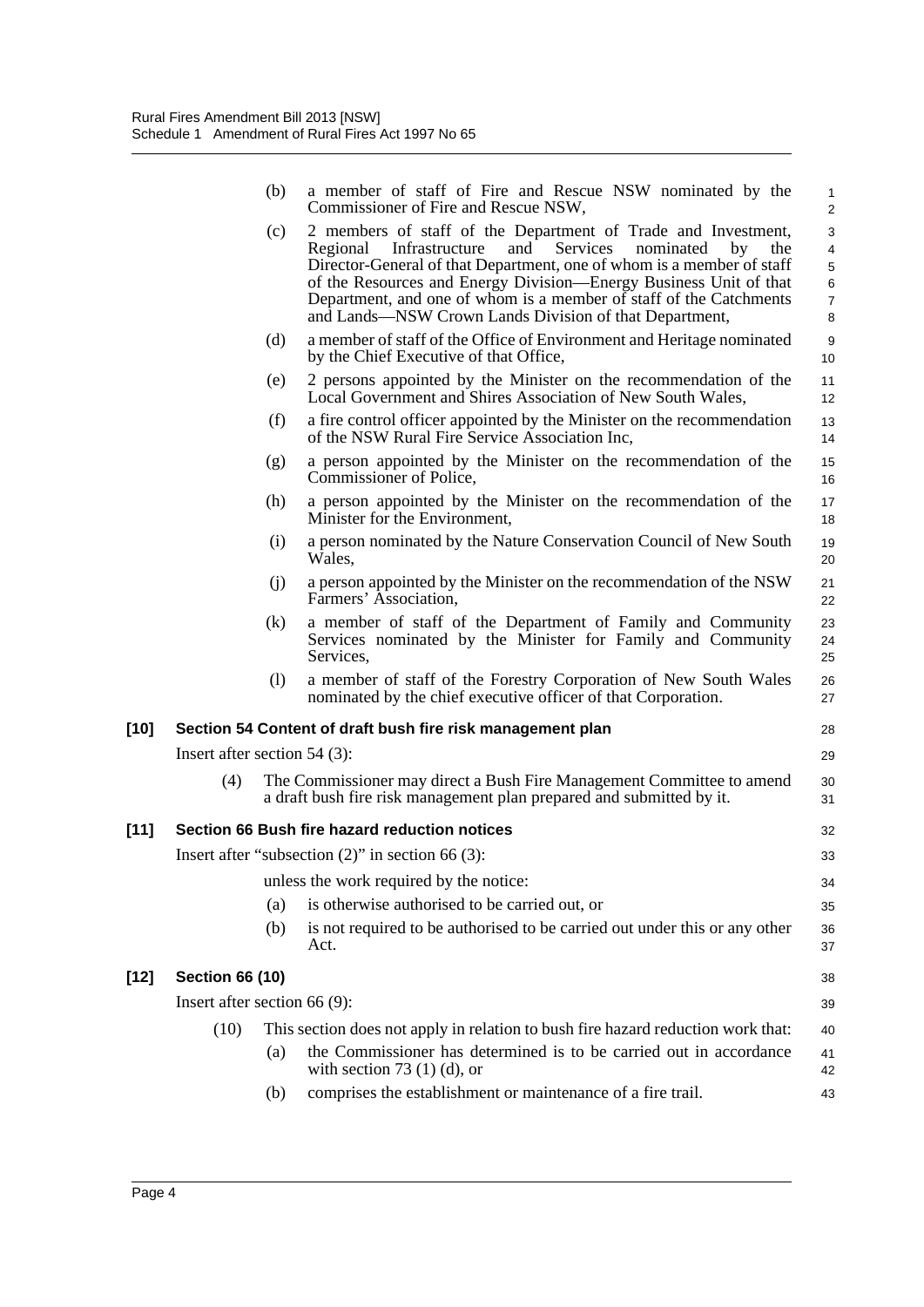| <b>Section 74 (2)</b><br><b>Section 74 (3)</b> |     | Omit "The report". Insert instead "Any such report".                                                                                                                                                                                                                             | 34                                                                                                  |
|------------------------------------------------|-----|----------------------------------------------------------------------------------------------------------------------------------------------------------------------------------------------------------------------------------------------------------------------------------|-----------------------------------------------------------------------------------------------------|
|                                                |     |                                                                                                                                                                                                                                                                                  | 33                                                                                                  |
|                                                |     |                                                                                                                                                                                                                                                                                  |                                                                                                     |
|                                                | (b) | if any activities planned for that month were not carried out, the reasons<br>for that omission.                                                                                                                                                                                 | 31<br>32                                                                                            |
|                                                | (a) | its activities to reduce bush fire hazards on the managed land during the<br>preceding month, and                                                                                                                                                                                | 29<br>30                                                                                            |
| (1A)                                           |     | In addition to the annual report, each public authority that is responsible for<br>managed land must report to the Commissioner not later than 7 days after the<br>end of each month on:                                                                                         | 26<br>27<br>28                                                                                      |
| Insert after section 74 $(1)$ :                |     |                                                                                                                                                                                                                                                                                  | 25                                                                                                  |
| Section 74 (1A)                                |     |                                                                                                                                                                                                                                                                                  | 24                                                                                                  |
|                                                |     | Omit "3 months" from section 74 (1). Insert instead "1 month".                                                                                                                                                                                                                   | 23                                                                                                  |
|                                                |     | Section 74 Bush fire hazard reduction reports                                                                                                                                                                                                                                    | 22                                                                                                  |
|                                                |     | Omit "such work". Insert instead "work under subsection $(1)$ $(a)$ - $(c)$ ".                                                                                                                                                                                                   | 21                                                                                                  |
| <b>Section 73 (2)</b>                          |     |                                                                                                                                                                                                                                                                                  | 20                                                                                                  |
|                                                |     | Note. The bush fire hazard reduction work can be carried out by the Commissioner on<br>land with the consent of the owner or occupier or following notice to the owner or<br>occupier under section 66, if the identity and location of the owner or occupier is<br>ascertained. | 16<br>17<br>18<br>19                                                                                |
|                                                |     | and after reasonable inquiry conducted over a period of not less than<br>7 days, the Commissioner cannot ascertain the identity and location of<br>the owner or occupier.                                                                                                        | 13<br>14<br>15                                                                                      |
|                                                |     | any means by which the bush fire hazard reduction work is to be<br>(ii)<br>carried out and alternative means other than fire by which the<br>work should, if practicable, be carried out,                                                                                        | 10<br>11<br>12                                                                                      |
|                                                |     | specifying:<br>the circumstances in which, conditions under which and manner<br>(i)<br>and time within which the bush fire hazard reduction work is to<br>be carried out, and                                                                                                    | $\,6\,$<br>$\overline{7}$<br>$\,$ 8 $\,$<br>9                                                       |
|                                                | (d) | if the Commissioner serves a notice addressed (by the description of<br>"Owner" or "Occupier") to the owner or occupier of the land                                                                                                                                              | 4<br>$\mathbf 5$                                                                                    |
|                                                |     | , or                                                                                                                                                                                                                                                                             | $\overline{\mathbf{c}}$<br>3                                                                        |
|                                                |     |                                                                                                                                                                                                                                                                                  | 1                                                                                                   |
|                                                |     |                                                                                                                                                                                                                                                                                  | Section 73 Bush fire hazard reduction by Commissioner<br>Insert at the end of section 73 $(1)$ (c): |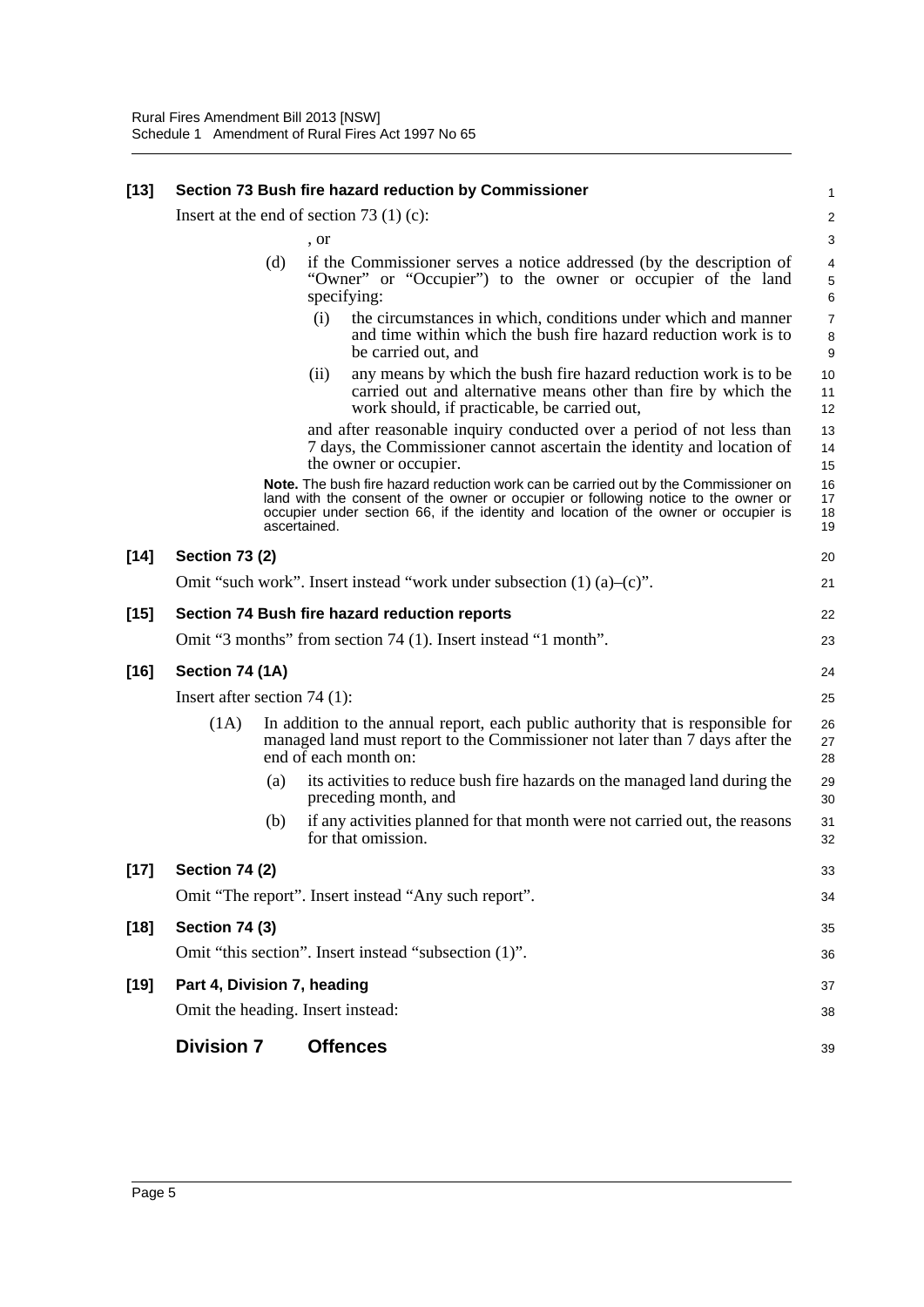| $[20]$ | <b>Section 99A</b>                     |                                  |            |                                                                                                                                                                                                                                                                                                                                                                                                                                                                                                                                                                               | 1                                      |
|--------|----------------------------------------|----------------------------------|------------|-------------------------------------------------------------------------------------------------------------------------------------------------------------------------------------------------------------------------------------------------------------------------------------------------------------------------------------------------------------------------------------------------------------------------------------------------------------------------------------------------------------------------------------------------------------------------------|----------------------------------------|
|        |                                        |                                  |            | Insert before section 100:                                                                                                                                                                                                                                                                                                                                                                                                                                                                                                                                                    | 2                                      |
|        | 99A                                    |                                  |            | Offences-discarding lighted cigarettes etc                                                                                                                                                                                                                                                                                                                                                                                                                                                                                                                                    | 3                                      |
|        |                                        |                                  |            | A person must not, without lawful authority, discard a lighted tobacco product<br>or match or any incandescent material on any land.                                                                                                                                                                                                                                                                                                                                                                                                                                          | 4<br>5                                 |
|        |                                        |                                  |            | Maximum penalty:                                                                                                                                                                                                                                                                                                                                                                                                                                                                                                                                                              | 6                                      |
|        |                                        |                                  | (a)        | except as provided by paragraph $(b)$ —50 penalty units, or                                                                                                                                                                                                                                                                                                                                                                                                                                                                                                                   | $\overline{7}$                         |
|        |                                        |                                  | (b)        | in the case of an offence committed during a total fire ban under<br>Division 6 in the part of the State concerned—100 penalty units.                                                                                                                                                                                                                                                                                                                                                                                                                                         | 8<br>9                                 |
| $[21]$ |                                        |                                  |            | Section 100E Issuing and certifying authorities                                                                                                                                                                                                                                                                                                                                                                                                                                                                                                                               | 10                                     |
|        |                                        | Insert after section $100E(2)$ : |            |                                                                                                                                                                                                                                                                                                                                                                                                                                                                                                                                                                               |                                        |
|        |                                        | (3)                              |            | If more than one bush fire hazard reduction certificate would otherwise be<br>required for any bush fire hazard reduction work to be carried out on several<br>parcels of adjoining land, a certifying authority in respect of any of that land<br>is the <i>certifying authority</i> for the whole of the land, if the other relevant<br>issuing or certifying authorities agree.<br>Note. The Commissioner is, under subsection (2), a certifying authority for any land on which<br>bush fire hazard reduction work is carried out by the Commissioner and accordingly the | 12<br>13<br>14<br>15<br>16<br>17<br>18 |
|        |                                        | authorities.                     |            | Commissioner can certify a single certificate without the need to obtain the agreement of other                                                                                                                                                                                                                                                                                                                                                                                                                                                                               | 19<br>20                               |
| $[22]$ |                                        |                                  |            | Section 100G Bush fire hazard reduction certificates of certifying authorities                                                                                                                                                                                                                                                                                                                                                                                                                                                                                                | 21                                     |
|        | Insert after section $100G(1)$ :       |                                  |            |                                                                                                                                                                                                                                                                                                                                                                                                                                                                                                                                                                               | 22                                     |
|        |                                        | (1A)                             |            | In the case of a single bush fire hazard reduction certificate certified by a<br>certifying authority in respect of several parcels of adjoining land, as referred<br>to in section $100E(3)$ , a reference in subsection $(1)$ to the certifying authority<br>carrying out bush fire hazard reduction work on land is taken to include a<br>reference to any authority or person carrying out the work on any of the land.                                                                                                                                                   | 23<br>24<br>25<br>26<br>27             |
| $[23]$ |                                        |                                  |            | Section 100I Duration of bush fire hazard reduction certificate                                                                                                                                                                                                                                                                                                                                                                                                                                                                                                               | 28                                     |
|        | Insert at the end of the section:      |                                  |            |                                                                                                                                                                                                                                                                                                                                                                                                                                                                                                                                                                               | 29                                     |
|        |                                        | (2)                              |            | However, a bush fire hazard reduction certificate that applies only to the<br>carrying out of work that:                                                                                                                                                                                                                                                                                                                                                                                                                                                                      | 30<br>31                               |
|        |                                        |                                  |            | (a) is of a kind that is carried out regularly, and                                                                                                                                                                                                                                                                                                                                                                                                                                                                                                                           | 32                                     |
|        |                                        |                                  | (b)        | has, in the opinion of the issuing authority or certifying authority, a low<br>impact on the environment and biodiversity,                                                                                                                                                                                                                                                                                                                                                                                                                                                    | 33<br>34                               |
|        |                                        |                                  |            | operates for a period of 3 years commencing on the date endorsed on the<br>certificate.                                                                                                                                                                                                                                                                                                                                                                                                                                                                                       | 35<br>36                               |
| $[24]$ |                                        |                                  |            | <b>Section 100K Consultation on draft codes</b>                                                                                                                                                                                                                                                                                                                                                                                                                                                                                                                               | 37                                     |
|        | Omit section 100K (1). Insert instead: |                                  |            |                                                                                                                                                                                                                                                                                                                                                                                                                                                                                                                                                                               | 38                                     |
|        |                                        | (1)                              |            | The Commissioner must, in preparing a draft bush fire environmental<br>assessment code, consult with, and take into account any recommendations<br>made by or on behalf of, the following:                                                                                                                                                                                                                                                                                                                                                                                    | 39<br>40<br>41                         |
|        |                                        |                                  | (a)        | the Director-General of the Department of Planning and Infrastructure,                                                                                                                                                                                                                                                                                                                                                                                                                                                                                                        | 42                                     |
|        |                                        |                                  | (b)<br>(c) | the Director-General of the Department of Premier and Cabinet,<br>the Nature Conservation Council of New South Wales,                                                                                                                                                                                                                                                                                                                                                                                                                                                         | 43<br>44                               |
|        |                                        |                                  |            |                                                                                                                                                                                                                                                                                                                                                                                                                                                                                                                                                                               |                                        |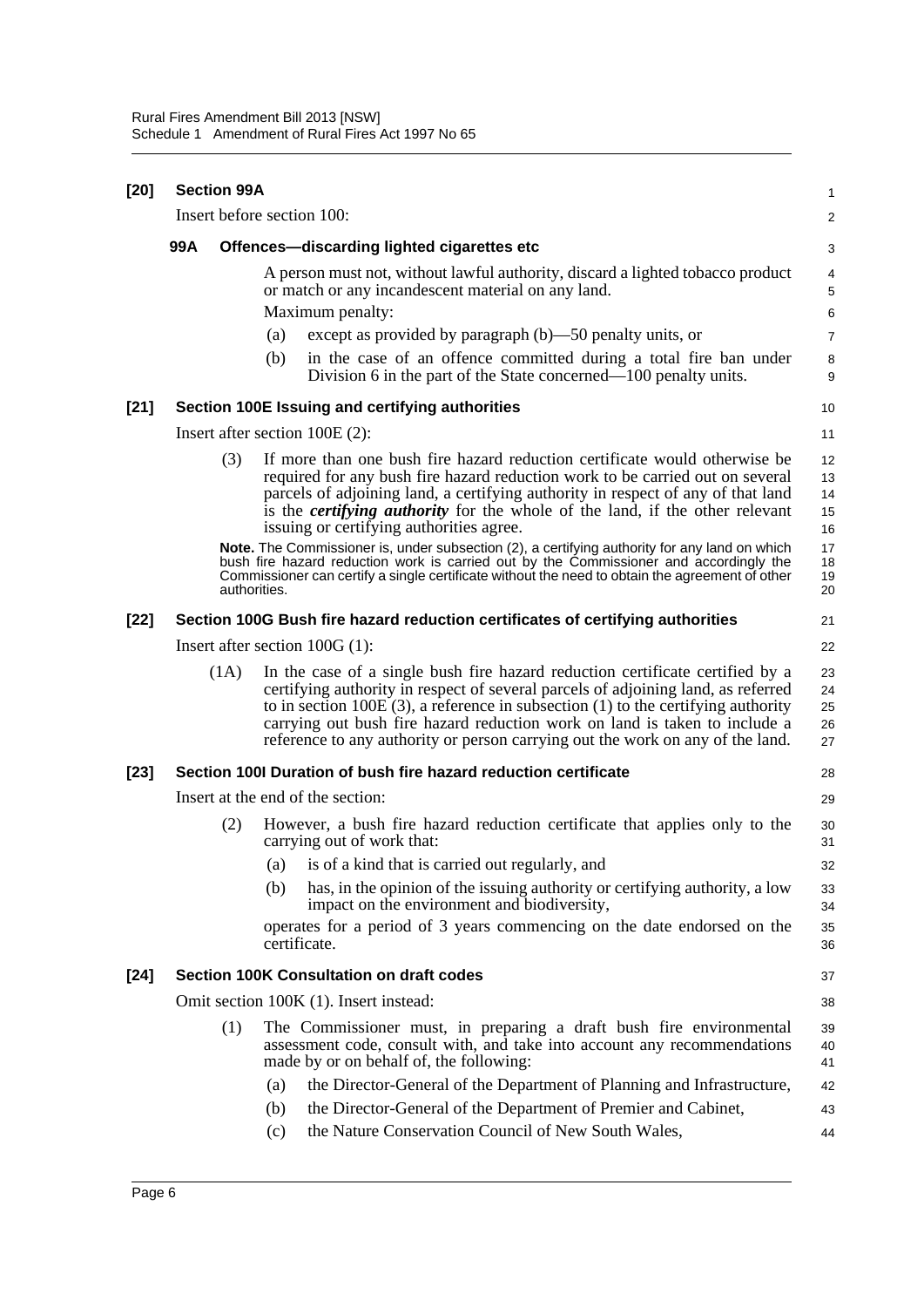|        | (d)                                                         | the NSW Farmers' Association,                                                                         |                |
|--------|-------------------------------------------------------------|-------------------------------------------------------------------------------------------------------|----------------|
|        |                                                             |                                                                                                       | $\mathbf{1}$   |
|        | (e)                                                         | the Local Government and Shires Association of New South Wales,                                       | 2              |
|        | (f)                                                         | the Director-General of the Department of Trade and Investment,                                       | 3              |
|        |                                                             | Regional Infrastructure and Services,                                                                 | $\overline{4}$ |
|        | (g)                                                         | the Commissioner of Fire and Rescue NSW,                                                              | 5              |
|        | (h)                                                         | the Forestry Corporation of New South Wales,                                                          | 6              |
|        | (i)                                                         | the Environment Protection Authority.                                                                 | $\overline{7}$ |
| $[25]$ | <b>Section 134 Proceedings for offences</b>                 |                                                                                                       |                |
|        |                                                             | Insert "(other than section $100(1)$ )" after "this Act" in section 134 (1).                          | 9              |
| $[26]$ | <b>Dictionary</b>                                           |                                                                                                       |                |
|        | <i>reduction work.</i>                                      | Insert "and fire trails" after "breaks" in paragraph (a) of the definition of <b>bush fire hazard</b> | 11<br>12       |
| $[27]$ | Dictionary, definition of "bush fire hazard reduction work" |                                                                                                       |                |
|        | Omit ", trail".                                             |                                                                                                       | 14             |
| $[28]$ | <b>Dictionary</b>                                           |                                                                                                       | 15             |
|        | Insert in alphabetical order:                               |                                                                                                       | 16             |
|        |                                                             | <i>volunteer rural fire fighters—see section 8 (3).</i>                                               | 17             |
|        |                                                             |                                                                                                       |                |